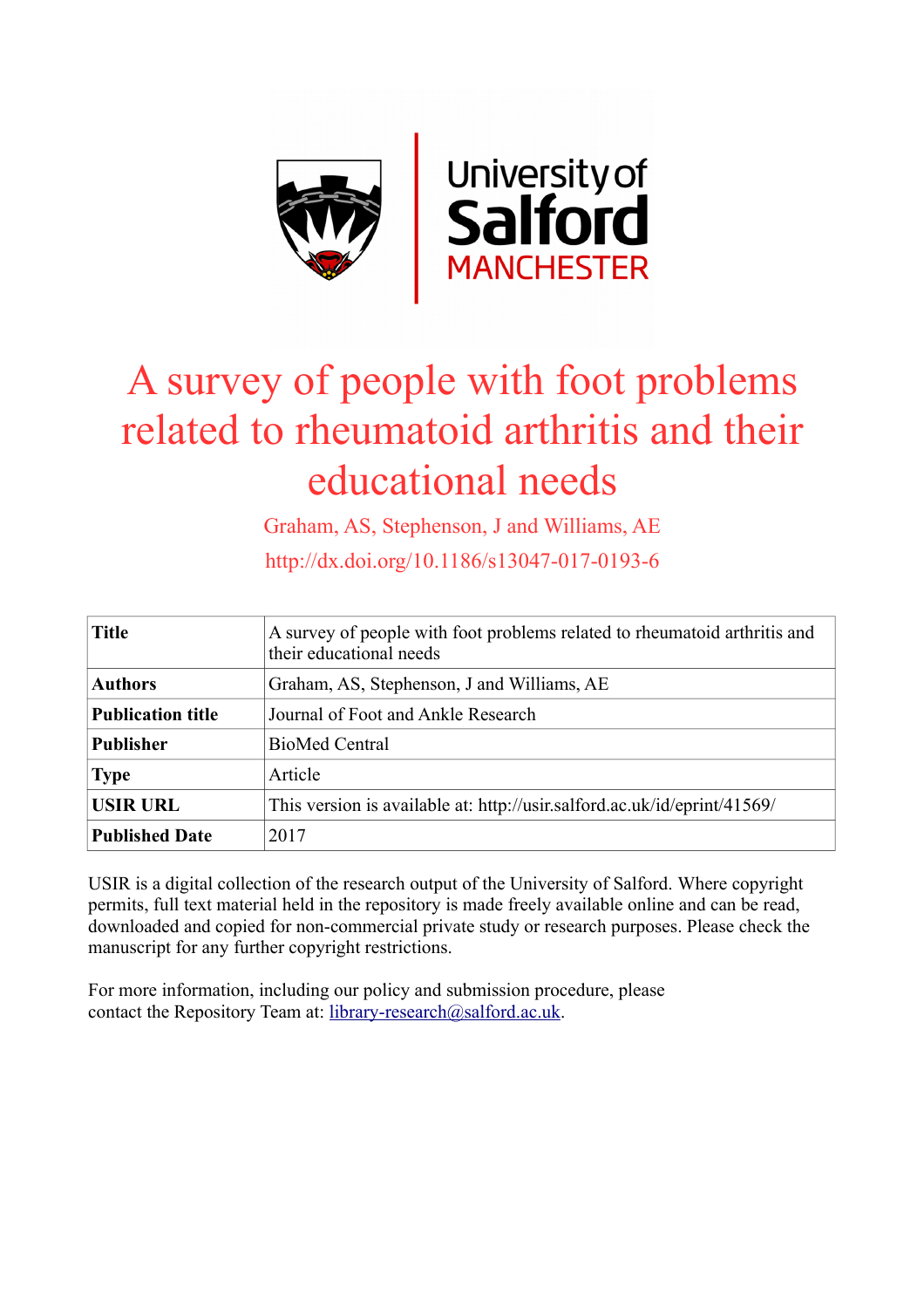## **RESEARCH CHE Open Access**



## A survey of people with foot problems related to rheumatoid arthritis and their educational needs

Andrea S. Graham<sup>1,2\*</sup>, John Stephenson<sup>3</sup> and Anita E. Williams<sup>1,2</sup>

## Abstract

**Background:** Up to 50% of people with rheumatoid arthritis (RA) have foot symptoms at diagnosis, hence early foot health intervention is recommended and this should include patient education. This study identifies, for the first time, the foot health education (FHE) needs of people with RA.

**Methods:** An online survey of people with RA ( $n = 543$ ) captured quantitative data in relation to the aims, methods of delivery, content, timing and accessibility of FHE.

Results: The majority concurred about the aims of FHE. Verbal delivery and websites were the most common methods. Written and verbal FHE were perceived to be the most effective methods. The point of diagnosis was the preferred time to receive it. Lack of access to FHE included minimal focus on foot health during consultations by both health practitioners and patients with RA. Participant gender, age, disease duration and living situation had a statistically significant influence on the results.

Conclusion: Foot health education is rarely considered within the medical consultation. There is a lack of patient and/or health professional awareness of this need with a detrimental impact on foot health. Patients require health professionals to identify their foot education health needs. Tailored foot health education should begin at initial diagnosis.

## Background

Rheumatoid arthritis (RA) has a significant impact on foot-related morbidity [[1, 2](#page-7-0)], with associated physical pathology manifesting in the feet as deformity [\[3](#page-7-0)–[5](#page-7-0)], callus and ulceration [[6, 7](#page-7-0)], and both vascular [[8\]](#page-7-0) and neurological deficit [\[9\]](#page-7-0). Pharmacological management of RA has additional consequences for foot health, with medications being associated with increased risk of infection [\[10](#page-7-0), [11](#page-7-0)]. The sequelae of this spectrum of foot pathology are loss of function, reductions in mobility, quality of life and social participation [[12\]](#page-7-0) and a potential negative impact on self- image [[13](#page-7-0)].

There is a growing body of evidence to support effective management of foot pathology in RA, [\[14](#page-7-0)–[16\]](#page-7-0), with foot health education (FHE) being recognised as being

\* Correspondence: [a.s.graham@salford.ac.uk](mailto:a.s.graham@salford.ac.uk) <sup>1</sup>

Full list of author information is available at the end of the article

an essential component, or as an intervention in its own right. However, some people with RA experience sub-optimal foot health with a lack of understanding of the relationship between the disease and foot health or lack of knowledge about the NHS services available to them [\[17](#page-8-0), [18\]](#page-8-0). Importantly, there is evidence that people with RA do not understand the role of the podiatrist or self-management strategies they might use, in the improvement or maintenance of their own foot health [\[17](#page-8-0)–[19](#page-8-0)]. The positive effect of patient education in relation to general disease management and overall health is well recognized in RA [[20, 21\]](#page-8-0). The persistence of sub-optimal foot health in RA can be potentially damaging to overall health [[22](#page-8-0)]. Therefore, improving patient's knowledge of foot health and management (either self or professional) is considered essential to their overall well being, functional ability and quality of life.

Having an understanding of the FHE needs of people with RA in respect of the content, timing, mode of delivery and potential barriers to its provision, is a crucial step to achieving good foot health in this patient group.



© The Author(s). 2017 **Open Access** This article is distributed under the terms of the Creative Commons Attribution 4.0 International License [\(http://creativecommons.org/licenses/by/4.0/](http://creativecommons.org/licenses/by/4.0/)), which permits unrestricted use, distribution, and reproduction in any medium, provided you give appropriate credit to the original author(s) and the source, provide a link to the Creative Commons license, and indicate if changes were made. The Creative Commons Public Domain Dedication waiver [\(http://creativecommons.org/publicdomain/zero/1.0/](http://creativecommons.org/publicdomain/zero/1.0/)) applies to the data made available in this article, unless otherwise stated.

<sup>&</sup>lt;sup>1</sup> Centre for Health Science Research, University of Salford, Frederick Road, Salford, UK

<sup>&</sup>lt;sup>2</sup>Directorate of Prosthetics, Orthotics and Podiatry, University of Salford, Frederick Road, Salford, UK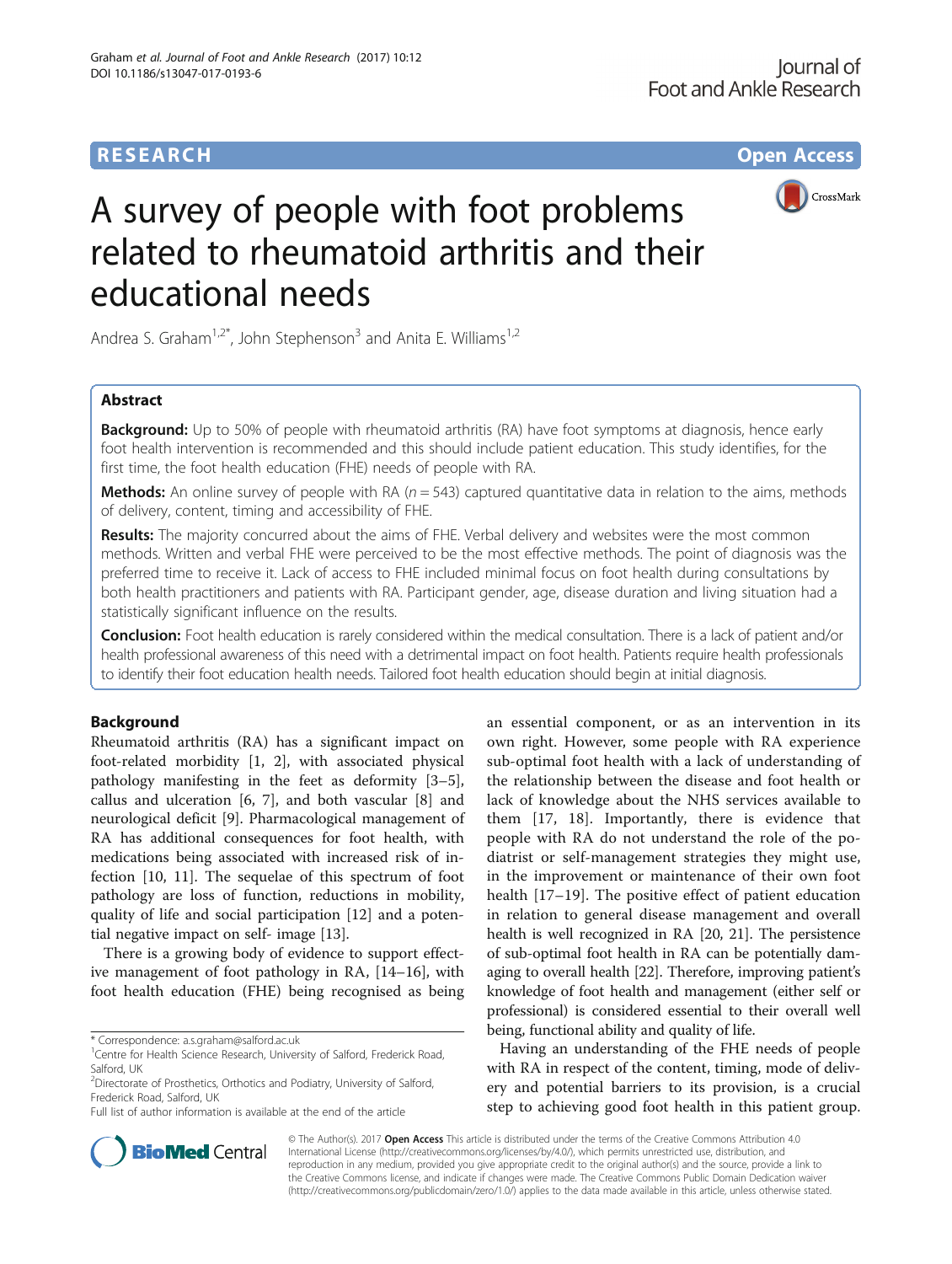Therefore, this study aims to identify, for the first time, what people with RA need in relation to FHE and the barriers to its' provision.

## Methods

Ethical approval was received from the University of Salford, Research Innovation and Academic Engagement Ethical Approval Panel (HSCR12/35).

## Questionnaire design

The survey questionnaire was designed to capture quantitative and qualitative data from people with RA from across the UK. Questions were developed from a literature search and the results of previous exploratory work that informed the content of the questionnaire [[19, 23](#page-8-0)]. To ensure face and content validity the survey was piloted with four people with RA, recruited from the University of Salford, Podiatry Clinic. 'Think aloud' cognitive debriefing [[24, 25](#page-8-0)] was used in order to reduce sources of response error, ensure clarity of questions and the overall structure of the questions. The results of the pilot led to a small number of changes relating to the question clarity and the consolidation of items within two sections (section 3 and 4) relating to verbal and 'one-to-one' methods of delivery.

The main components of the final survey consisted of six sections, with 16 questions in total, including demographic questions (section 1, questions 1–7), including an option for participants to add in additional free-text responses (questions 10, 13–15) if they had responses that were not included within the survey response set and a free-text comment question (question16) for the whole survey

(Additional file [1\)](#page-7-0). The results from the qualitative analysis of the free text comments have been published [[19](#page-8-0)].

The score obtained by each participant in each section was obtained by a summation of the individual item scores within each section. Table 1 outlines the score system for each section/question.

The questionnaire was anonymous, self-administered and of a cross-sectional observational design using a web based survey the Bristol Online Survey website (<https://www.onlinesurveys.ac.uk/>). A mixture of openended, closed-ended dichotomous, contingency, nominal and ordinal polytomous questions were used to reduce the risk of missing data [[26](#page-8-0), [27](#page-8-0)].

## Participants

Inclusion criteria were: a diagnosis of RA, patient membership of the National Rheumatoid Arthritis Society (NRAS), ability to understand written English and an ability to access the internet. Participants were recruited through NRAS membership via e-mail invitation with a web-link to the survey. At the time of survey development NRAS membership numbers were 3351, of which approximately 630 were healthcare professionals, giving a potential sample population of 2731. The recruitment period ran from September to November 2013, with potential participants receiving an initial e-mail invite and requesting any members that were health care professionals, spouses or carers not to complete the survey. A 'reminder' e-mail was sent after 2 weeks. Consent was implicit by the completion of the survey and participants were informed of this at the start of the online survey.

Table 1 Survey score system by section and question type

| Section & Question type/ number                                                                                             | Section title                                                                   | Section Score system                                                                                                                                                                                                                               |  |  |  |
|-----------------------------------------------------------------------------------------------------------------------------|---------------------------------------------------------------------------------|----------------------------------------------------------------------------------------------------------------------------------------------------------------------------------------------------------------------------------------------------|--|--|--|
| Section 2; question $8$ – Likert<br>5-point agree/disagree scale.                                                           | What the aims of foot health education<br>are                                   | A summed total of item scores relating to:<br>understanding about treatments consented for;<br>informed choices about treatment options; enablers<br>for foot safety; education about the effects of RA;<br>information about available resources. |  |  |  |
| Section 3, questions 9-11-<br>Q9-<br>$Q10-$<br>Q11-Likert 3-point importance scale<br>for perceived effectiveness of method | The best ways of receiving foot health<br>education and effectiveness of method | A summed total of item scores relating to various<br>components of methods of delivery: written,<br>verbal and group information; use of audio-visual<br>demonstrations, images and videos; and websites.                                          |  |  |  |
| Section 4, question 12 -<br>Likert 5-point agree/disagree scale                                                             | What should be included in foot<br>health education                             | A summed total of item scores relating to the<br>participants' opinions of how important it was<br>to know about each component of FHE content<br>related to RA.                                                                                   |  |  |  |
| Section 5, question 13:<br>Multiple choice question                                                                         | When is the best time to receive<br>foot health education                       | A summed total of item scores relating to participants'<br>opinions of the best time to receive foot<br>health education/information.                                                                                                              |  |  |  |
| Section 6, questions 14-15 Q14-<br>Likert 5-point agree/disagree scale<br>Q 15 -Multiple choice question                    | Access to foot health education/information<br>and website use.                 | A summed total of item scores relating to various<br>components of access: positive statements relating<br>to barriers to access negative statements relating<br>to barriers to access, and commonly accessed websites                             |  |  |  |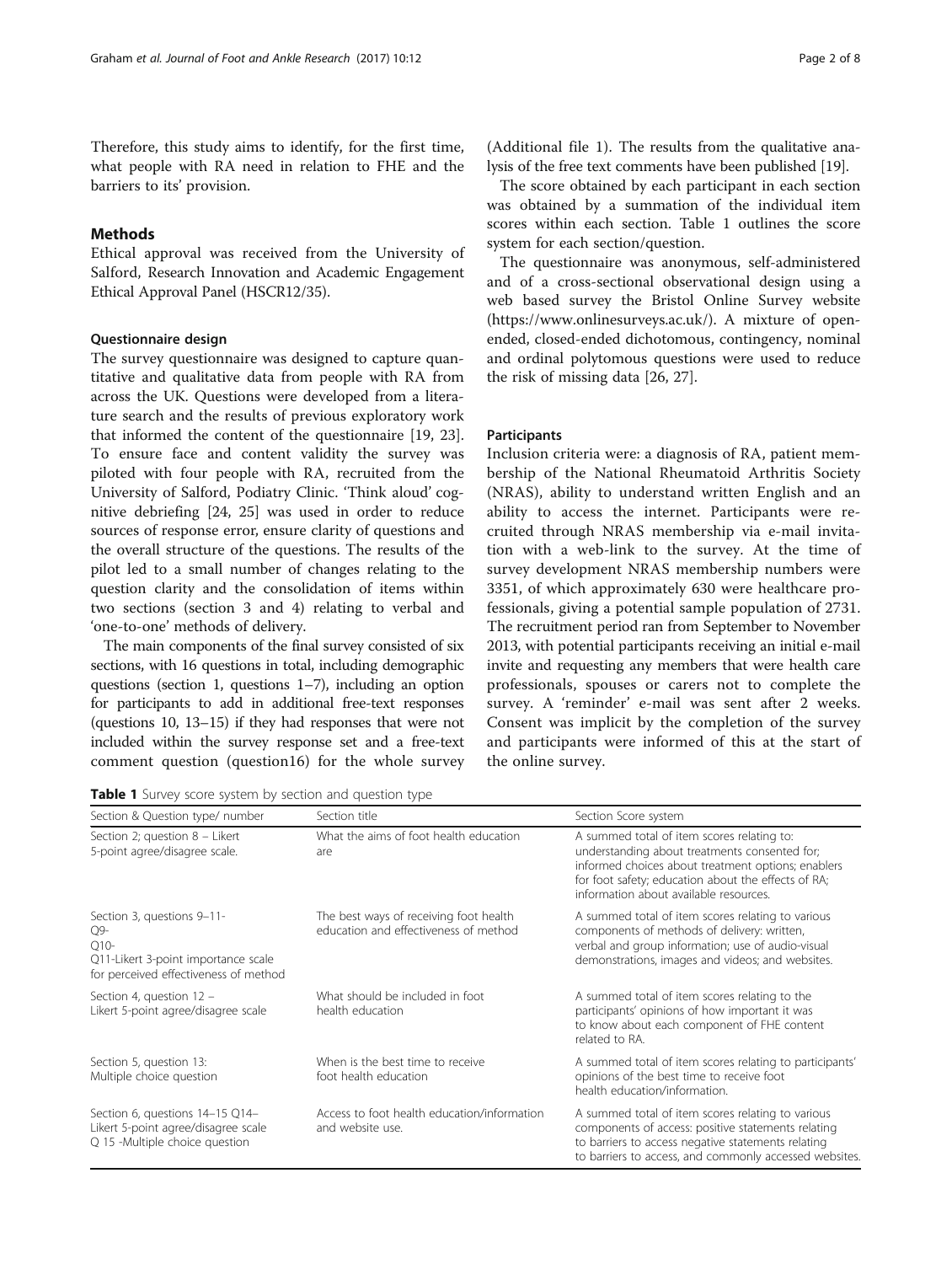## Data analysis

Data was analysed using SPSS v 20.0 (SPSS, Chicago, IL, USA). The sample was summarised descriptively. Inferential analyses were conducted. Independent samples t-tests were conducted to assess the effect of factors including gender, age (dichotomised into age 59 or younger, age 60 or above) and living situation (dichotomised into living with partner/carer or not living with partner) as appropriate on the component scores which formed the outcome measures of the study.

A  $p$  value of < 0.05 was considered to indicate statistical significance (Additional file [2\)](#page-7-0).

### Results

Five hundred forty-three people with RA completed the survey. The majority of respondents in this study were female (89.7%,  $n = 487$ ), aged between 40 and 69 years of age (85.5%,  $n = 464$ ) and had disease duration of more than 5 years (67.3%,  $n = 365$ ), with younger participants tending to have shorter disease duration (22.5%,  $n = 122$ ) of participants aged under 59 years had a disease duration of less than 5 years, compared with 10.3%,  $n = 56$ participants aged over 60 years), though this result could be said to be implicit.

There was a wide geographical spread of participant representation across the UK. Access to foot health services is patchy across England and the non-English regions, with the South East, North West and South West of England showing the largest percentage of respondents to access podiatry (Table 2).

Table 2 Results from survey question 5: the number of participants receiving podiatry, cross-referenced with participants region of residence

| Main UK region of residence | Frequency (%) of respondents<br>in each region receiving<br>podiatric treatment |  |
|-----------------------------|---------------------------------------------------------------------------------|--|
| South East England          | 46 (38.7%)                                                                      |  |
| North West England          | 27 (45.0%)                                                                      |  |
| South West England          | 30 (40.0%)                                                                      |  |
| Greater London              | 10 (25.0%)                                                                      |  |
| West Midlands               | 10 (25.6%)                                                                      |  |
| East Anglia                 | 7(18.4%)                                                                        |  |
| Yorkshire and North Humber  | 15 (44.1%)                                                                      |  |
| East Midlands               | 16 (50.0%)                                                                      |  |
| South Central England       | 10 (52.6%)                                                                      |  |
| North East England          | 16 (51.6%)                                                                      |  |
| Wales                       | 6 (37.5%)                                                                       |  |
| Scotland                    | 20 (58.8%)                                                                      |  |
| Northern Ireland            | 4 (67.3%)                                                                       |  |

These results remain similar when both NHS and Private Practice podiatry provision are identified (Table 3). Lack of access to podiatry services could be a potential barrier to people with RA receiving FHE, with only 33.7% ( $n = 183$ ) of the participants stating that they had received FHE.

## Aims of Foot health Education

Over 80% of the participants agreed with all the aims of foot health education (Table [4](#page-4-0)), with between 4 and 10% disagreeing and 10% 'didn't know'.

The age of the participants (dichotomised into under-60 versus 60 or over) was substantively related to the FHE-Aims score; with mean scores of 9.04 in the under 60s group and 8.42 in the 60-and over group. The difference of 0.62 units approached statistical significance  $(p = 0.073)$  using an independent samples *t*-test. The effect was small in magnitude as measured by Cohen's d statistic ( $d = 0.154$ ).

#### The best ways of receiving foot health education

66.3% of participants had never received information or education about their feet or how to care for them because of RA. For the remaining 33.7%, the most common methods of delivery were; verbal information provided by the Podiatrist (26.3% of the total sample) and other Allied Health Professionals (AHPs) (31.5% of the total sample) and via signposting to websites (23% of

Table 3 Results from survey question 6: number of participants receiving either private or NHS podiatry, cross-referenced with participants region of residence

| Main UK region<br>of residence | Frequency (%) of respondents in each region<br>who receive podiatric treatment receiving<br>podiatric treatment from: |                                 |                                  |  |
|--------------------------------|-----------------------------------------------------------------------------------------------------------------------|---------------------------------|----------------------------------|--|
|                                | NHS ONI Y                                                                                                             | Private practice<br><b>ONLY</b> | Both NHS and<br>private practice |  |
| South East England             | 30 (61.2%)                                                                                                            | 14 (28.6%)                      | 5 (10.2%)                        |  |
| North West England             | 18 (69.2%)                                                                                                            | 4 (15.4%)                       | 4 (15.4%)                        |  |
| South West England             | 22 (71.0%)                                                                                                            | 8 (25.8%)                       | $1(3.2\%)$                       |  |
| Greater London                 | 6 (50.0%)                                                                                                             | 5 (41.7%)                       | 1(8.3%)                          |  |
| West Midlands                  | 5 (50.0%)                                                                                                             | 3 (30.0%)                       | $2(20.0\%)$                      |  |
| East Anglia                    | 2 (25.0%)                                                                                                             | 6 (75.0%)                       | $0(0.0\%)$                       |  |
| Yorkshire and<br>North Humber  | 8 (53.3%)                                                                                                             | 4 (26.7%)                       | 3 (20.0%)                        |  |
| <b>Fast Midlands</b>           | 10 (55.6%)                                                                                                            | 8 (44.4%)                       | $0(0.0\%)$                       |  |
| South Central England          | 7 (70.0%)                                                                                                             | 3 (30.0%)                       | $0(0.0\%)$                       |  |
| North East England             | 11 (68.8%)                                                                                                            | 3 (18.8%)                       | 2 (12.5%)                        |  |
| Wales                          | 5 (71.4%)                                                                                                             | 2(28.6%)                        | $0(0.0\%)$                       |  |
| Scotland                       | 14 (70.0%)                                                                                                            | $2(10.0\%)$                     | 4 (20.0%)                        |  |
| Northern Ireland               | 2 (50.0%)                                                                                                             | $2(50.0\%)$                     | $0(0.0\%)$                       |  |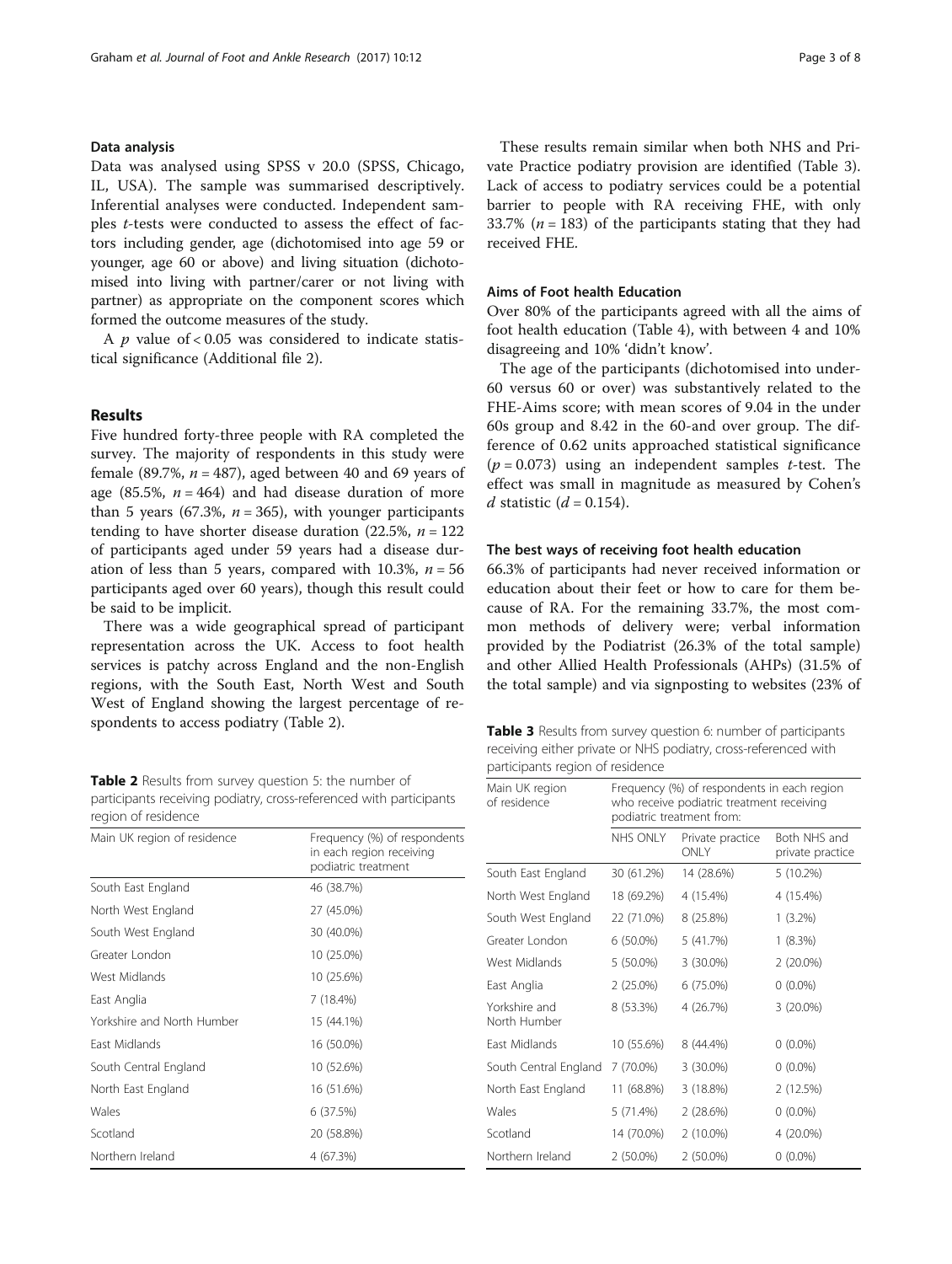<span id="page-4-0"></span>Table 4 Survey Items in relation to the aims of Foot Health Education

Survey items in relation to the Aims of FHE:

- So I understand about the treatments I give consent for
- To allow me to make informed choices about my treatment options
- To enable me to look after my own foot health safely
- To educate me about how RA can affect my feet
- To inform me about information resources I can access such as; websites or support groups.

the total sample), a method mostly used by Specialist Nurses and other AHP's (3.3% by podiatrists). Only 81 participants (15%) stated that they had received written information from any profession. Other methods of delivery such as Group Education sessions and the use of audio-visual aids such as DVD's, self-care demonstrations or the specific use of images to aid educational delivery were infrequently accessed.

The living situation of participants (whether they live alone or with a significant other) had a statistically significant effect on the methods of FHE provision experienced by the participants. Specifically, an independent samples *t*-test revealed that there was a statistically significant relationship between the provision of written information ( $p = 0.008$ ) and the living situation of the participants with those that lived with a significant other being more likely to receive written information than those who lived alone.

When asked how effective the methods of delivery were perceived to be, written and verbal provision were ranked the highest by over 75% of participants. Websitebased information was  $3<sup>rd</sup>$  highest, with 70% of participants perceiving this to be an effective mode of delivery.

## What should be included in foot health education?

80–93% of the participants considered that information on how RA can affect the feet, how RA-related medication can affect the feet, and what might happen if they didn't look after their own feet as 'very important'. Information about the role of the podiatrist, foot health interventions and how to look after their own feet were also considered very important by 73–79% of participants. Over half (51–68%), considered that general disease related information, contact details for AHPs, how other AHPs are involved with foot health and information relating to patients support groups/website resources, as being very important.

An independent samples  $t$ -test revealed that there was a statistically significant relationship between the genders of the participants for main effects size in relation to FHE content ( $p = 0.022$ ). The effect was medium in magnitude as measured by Cohen's d statistic  $(d =$ 0.326). Female participants were more likely to consider

## When is the best time to receive foot health education?

Participants were asked when they thought would be the best time to receive foot health education relating to RA. The most popular time for receiving foot health education was considered to be at the point of diagnosis, by 78% of the respondents, with only 36% agreeing that foot health education should only be provided when they asked for it. The association between gender and the timing of FHE achieved statistical significance at the 5% significance level using an independent samples t-test ( $p = 0.019$ ) with female participants, who agreed to 2.22 statements on average (SD 1.06) about when FHE should be provided, being more likely to agree with the statements than male participants (who agreed with 1.88 statements on average (SD 0.98). The effect was medium in magnitude as measured by Cohen's d statistic  $(d = 0.332)$ . In particular, female participants appeared more likely to agree that it should be provided on demand.

## Access to foot health education/information

When asked about factors relating to their ability to access and opportunities for accessing foot health information or education, 46% were not clear about what they should ask AHPs in relation to their foot health and RA. 62% of participants had not been asked about their foot health during their appointments with other AHPs, although 53 people provided additional comments to say that they had initiated a dialogue about their feet with the AHP.

71.5% had not received written foot health information from either their podiatrist or other AHP. However, 64% knew where they could access written information in relation to foot health, either as a leaflet format or through the internet. The majority of participants (92.5%) were able to easily access the internet. Over a third had been able to find information but they had found some difficulty in understanding the information. Time and finances were not a barrier to attending meetings where education could be provided (60 and 71% respectively).

The age of the participants had a statistically significant relationship in relation to their perception of barriers to FHE provision (positive items) ( $p = 0.004$ ) where participants who were less than 59 years of age were more likely to disagree or strongly disagree with the item 'I am clear about what questions to ask my podiatrists or other Health Professional about my feet' and to enter a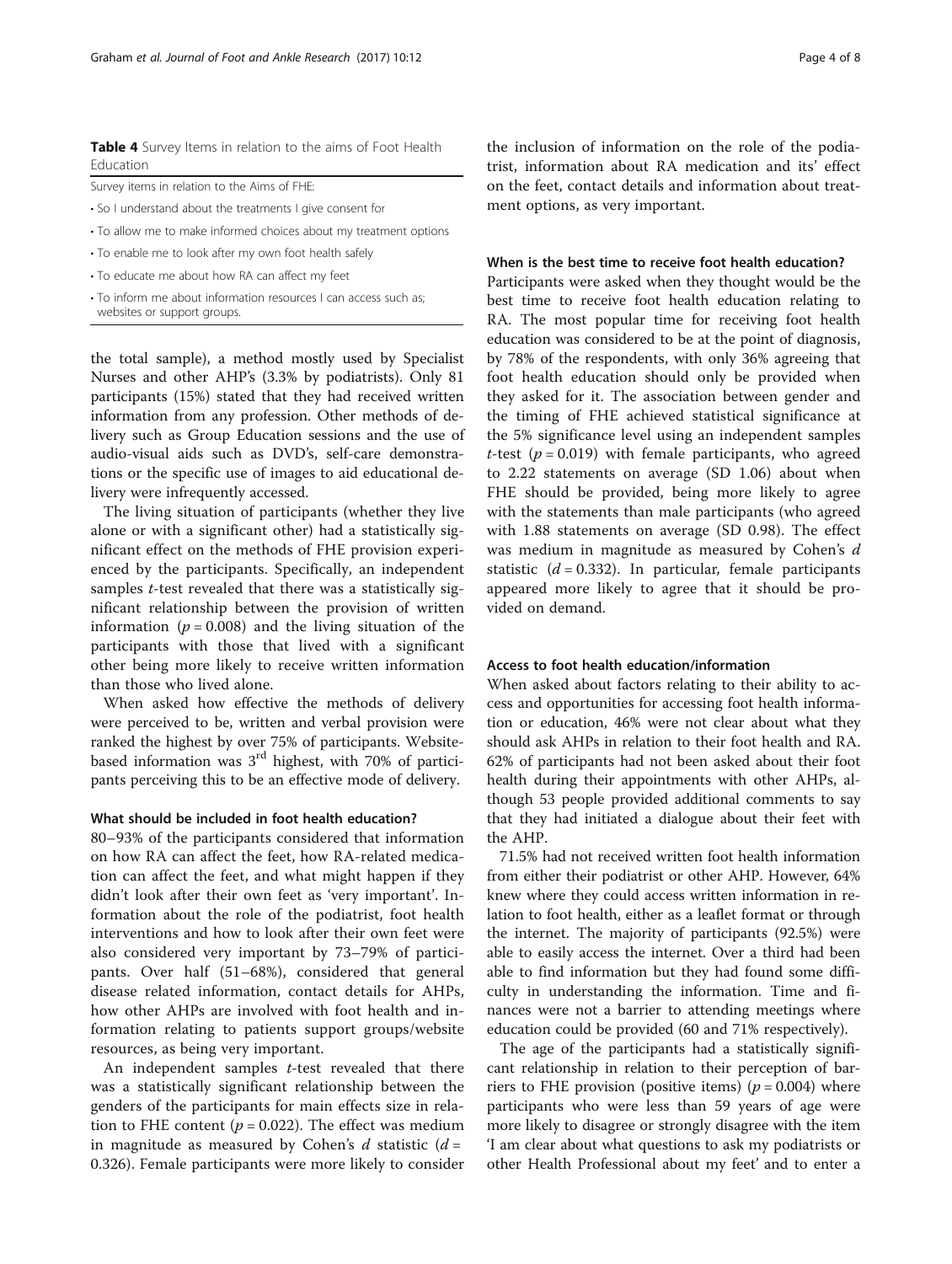'don't know' response to the items. The effect was small in magnitude as measured by the φ statistic ( $φ = 0.179$ ).

The most commonly accessed website for foot health information was NRAS at 76.4%, Arthritis Research UK (32.2%) and Arthritis Care (27.6%) with 11–12.7% using WebMD and patient.co.uk. The gender of the participants would achieve statistical significance at the 5% significance level in relation to the website of choice  $(p =$ 0.004) with a greater ratio of female participants more likely to use the NRAS website. The effect was small in magnitude as measured by the  $\phi$  statistic ( $\phi$  = 0.122).

## **Discussion**

The aim of this study was to identify what people with RA need in relation to FHE and the potential barriers to its' provision. This is the first study to describe the current provision of foot health education (FHE) to people with RA across the UK. It has identified the lack of access that many people with RA experience in relation to foot health services and this being a significant factor in accessing RA-related information and resources. The participants were very clear in what they required and desired in relation to FHE.

Forty percent ( $n = 217$ ) of respondents stated that they received podiatry treatment, of which only 162 people receive NHS podiatry. This could reflect a lack of participant awareness of foot health service provision [[18](#page-8-0)] and the geographical skew of a higher proportion of podiatry service provision for people with rheumatic diseases within certain areas of the United Kingdom, such as South Central England, North East England, Scotland and Northern Ireland with over 50% of sample participants from each of these regions were receiving podiatric treatment [[28\]](#page-8-0). However, the largest numbers of participants receiving podiatric treatment were found as expected in the regions of higher population, particularly higher populations of elderly people, including the South West, South East and North West regions of England. This apparent 'post-code' lottery of foot health service provision across the UK means that many people with RA are denied access to those health professionals who are best placed to provide effective and timely FHE. However, poor access to rheumatology-related foot health services is by no means limited to the UK with similar issues relating to timely access to podiatric care identified in Australia [[29, 30](#page-8-0)]. A lack of specialist podiatry services means that it is essential that FHE is provided in a way that is high profile, easily accessible and supports self-management for people with RA-related foot health problems.

The majority of the participants stated that they agreed with the aims of FHE, despite only one third of participants reporting that they had received FHE. Participants who gave a 'don't know' response to the items in this part of the survey were more likely to be under the age of 59 years. This may be because younger participants tended to have shorter disease duration (<5 years) and therefore their educational needs were possibly not as defined. Alternatively, younger participants may have fewer foot symptoms, and hence less physical awareness of the impact that RA can potentially have on their foot health [\[18\]](#page-8-0). Further to this, the number of participants in the <59 years age group who had not received FHE  $(n = 198)$  was greater than those in the >60 years age group  $(n = 161)$  which could also have reduced their awareness of RA foot-related problems. Additionally, when asked if they; 'were clear about what to ask my podiatrist or other AHP regarding my foot health', participants in the younger age group were significantly  $(p =$ 0.004) more likely to either 'not know' or 'disagree' with the statement. The effect was small in magnitude as measured by the  $\phi$  statistic ( $\phi$  = 0.179).

The influence of age and disease duration on educational needs in patients with rheumatic disease has been identified by Dragoi et al., [[31\]](#page-8-0) who found that older patients with a longer disease duration expressed higher educational needs in relation to pain and movement. Some of the comparisons shown to be significant at the 5% level may not be considered significant in the context of a single finding from multiple testing with a Bonferroni correction applied to correct for multiple comparisons.

Participants rated the importance of the content of FHE as high overall, which supports the value that people with RA place on managing their foot health [[18](#page-8-0), [19\]](#page-8-0). Items about the impact that RA and its related medications have on the feet, the role of podiatrist, and the interventions that are used in foot health management and self-management rated particularly highly, showing synergy with the findings of a survey of practitioners' perceptions of FHE [[18](#page-8-0)]. Female participants rated certain items higher than males: the role of the podiatrist, information about RA medication and its effect on the feet, contact details and information about treatment options were more likely to be rated as very important by female participants. The phenomena of gender influence on educational need or engagement with informationseeking behaviour has been previously identified, with women expressing a higher educational need [[31\]](#page-8-0). Further, they are engaged more in information seeking, positive health behaviours and demonstrating selfefficacy than males [[32](#page-8-0)].

People with RA may benefit from self-managed foot care, providing that it is personalized and the individuals' physical capability to undertake self-care is assessed [\[33](#page-8-0)]. This can help tailor the educational needs of the person in relation to 'hands-on' skill. However, their 'information-needs' also require recognition and personalization.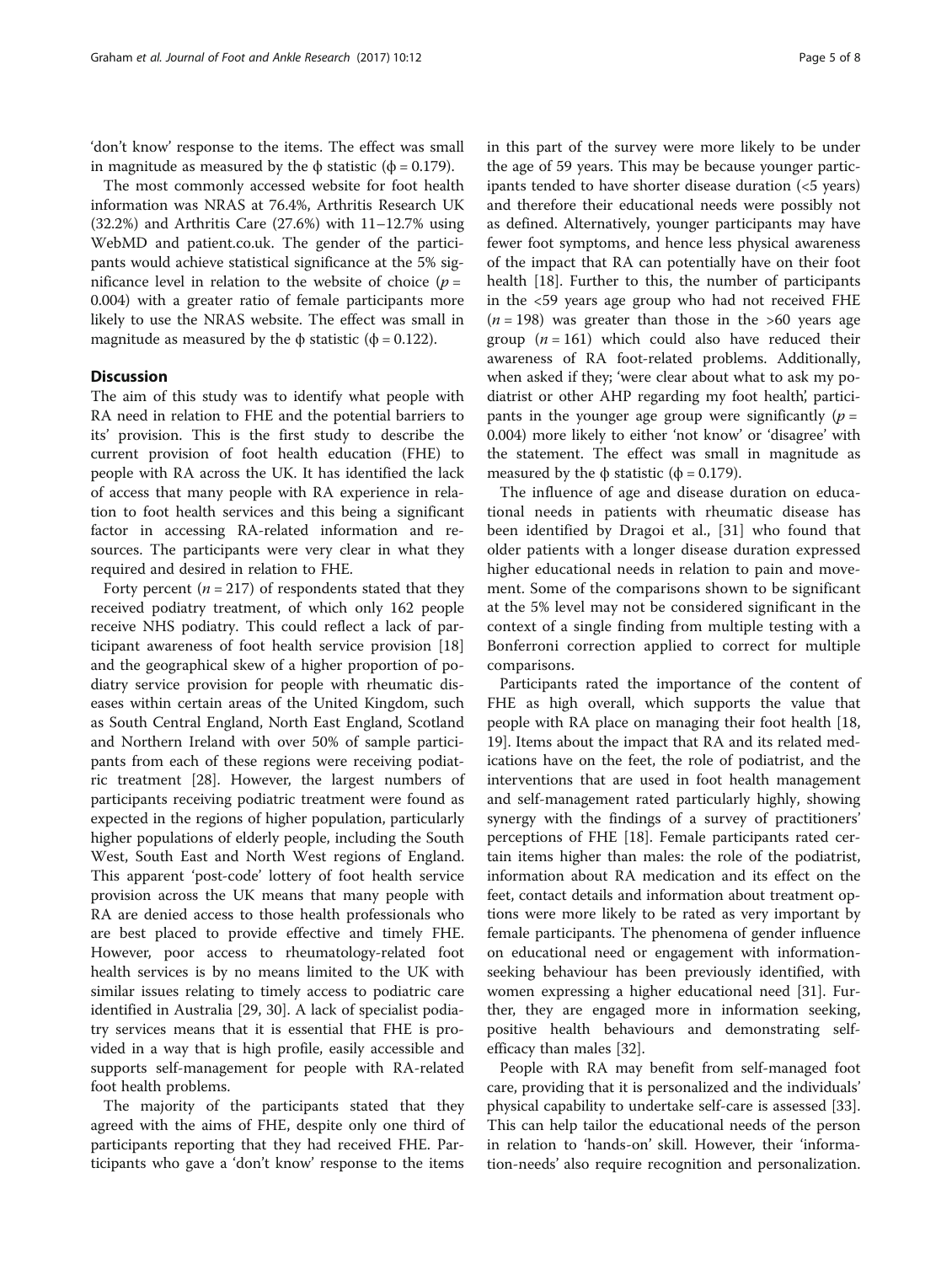This 'needs analysis' should take into account the potentially differing information needs and skills of those with early or established disease, and the age and gender of the individual concerned. This approach to the identification of educational needs has been shown to be successful in people with RA from a general context, both in the UK and other countries in Europe [\[22](#page-8-0), [34, 35](#page-8-0)]. The development of a specific foot health educational needs tool could enable people with RA to identify and prioritise their educational needs in a way that is timely and prescriptive to their individual requirements.

The participants reported that they should receive FHE at the time of their diagnosis. The participants' requirement for early provision of foot health information is supported by that of practitioners [\[36\]](#page-8-0) and by findings from the qualitative analysis of the participants' responses [\[18](#page-8-0)]. Caution should be exercised so that individuals are not overwhelmed with too much information at the point of diagnosis, although people view access to FHE earlier in the disease with RA as an enabler of selfmanagement and as a way to potentially limit deterioration of foot health [[18](#page-8-0)].

Despite the fact that people with RA and practitioners recognize the need for FHE at diagnosis, for many participants there were significant barriers in accessing it. A lack of access to foot health services and poor awareness of how RA can impact on foot health potentially inhibits individuals' ability to understand what questions they should be asking health professionals about their feet. Being invited to articulate their foot health needs during the consultation is very important for people with RA to allow them to open a dialogue about their feet. However, this opportunity appears to be limited by time, the needs and assessment practices of the consulting practitioner in fulfilling their own clinical 'agenda' and the practitioners' awareness of foot health problems related to RA [[18\]](#page-8-0). Many participants in this study reported that they were not asked about their foot health either during the consultation with their podiatrist  $(n = 113)$  or with another AHP ( $n = 337$ ), so this opportunity was lost.

Not only did participants lose the chance to engage in verbal FHE, a large number of participants did not receive written information either. Participants reported the provision of written information by any AHP or Rheumatologist to be low (13.6%,  $n = 74$ ); this figure may be compared to a concurrent study of podiatrists, of which 69% ( $n = 29$ ) stated they did provide written information [[36\]](#page-8-0). Written material is a method of delivering information to people that is considered useful once they have left the clinical setting [[37\]](#page-8-0) and in increasing knowledge in the short term [[38\]](#page-8-0). People with RA and related foot problems require written information in order to support verbal information provided during the consultation [\[19](#page-8-0)].

The most common methods of delivery for FHE were verbal information and sign posting to RA or arthritisrelated websites. Although access to FHE can be seen to have been limited at the point of consultation, almost all the participants were able to access the Internet and use it for seeking foot health information from patient support group websites, such as NRAS. The NRAS website was the most likely to be used by participants in this study, although as participants were recruited via NRAS membership, this result is not surprising. Female participants were more likely to use web-based information than men, although the reasons for this are not clear. It may be that females are more motivated to self-care and seek information [\[32](#page-8-0)] and the impact of foot-related pathology has more of an impact on their self-image [[39\]](#page-8-0).

This study may be perceived to have limitations. Whilst this research reports the perspectives of people with RA in relation to FHE provision, it is limited to the views of people who were recruited through a UK patient support group (NRAS) who also had access to the internet. However, there is no evidence for any systematic differences between such patients and the wider RA population; hence no impact on the generalizability of results is expected. Further, the nature of the sample population and a number of questions within the online survey may mean that the data is subject to response and recall bias [[40\]](#page-8-0).

## Conclusion

This study has provided the first insight into the current status of FHE for people with RA in the UK. It has shown that the 'patchy' geographical provision of foot health services to this group of people remains similar to that of 10 years ago. Of concern is that people with RA lack awareness of the implications of foot health problems, lack knowledge of where to access information on safe self-management and where and when to access professional foot health services. Patients should be asked about foot health and FHE needs at their medical consultation and signposted to the appropriate service and educational resources if we are to improve foot health and subsequently overall health and quality of life.

The most appropriate time to provide FHE is at initial diagnosis of the disease. FHE needs should be identified and tailored to the individual requirements of the person with RA. Assessment of FHE needs should be undertaken regularly during review appointments. This can be carried out by any health professional that has contact with the patient, not just the podiatrist. In this way foot health information can be provided, or the individual can be signposted to it, in a timely and efficient manner that aligns with the ethos of 'Making Every Contact Count' [\[41\]](#page-8-0).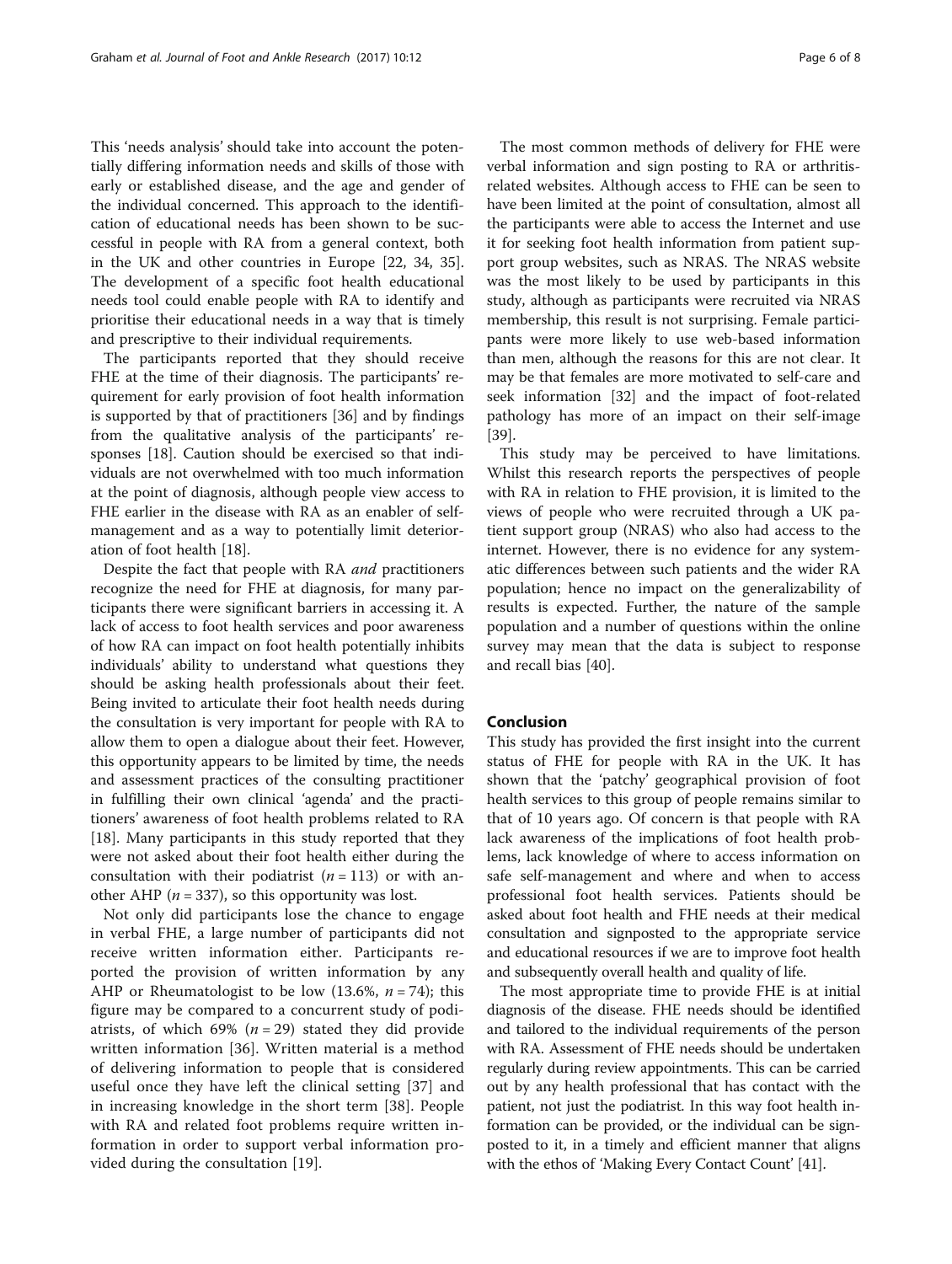<span id="page-7-0"></span>Verbal information should be offered and supported with written resources, either through the use of leaflets or via appropriate internet-based resources, such as NRAS or Arthritis Research UK.

An information-needs analysis tool should be developed in order to provide an individual with RA the opportunity to articulate their foot health education needs in a way that is personalized, timely and time efficient for their health practitioner. Once this is achieved, an evaluation of FHE will determine how it influences both clinical management and patient outcomes.

Patient education should not be viewed as an adjunct to treatment. Patient education should be at the start and the end of every episode of care and become the mesh through which 'hands-on interventions' are connected.

## Additional files

[Additional file 1:](dx.doi.org/10.1186/s13047-017-0193-6) Rheumatoid Arthritis foot health education survey for patients (PDF 148 kb)

[Additional file 2:](dx.doi.org/10.1186/s13047-017-0193-6) P-values arising from statistical analyses of participants' survey responses by section, in relation to gender, age, disease duration and living situation. \* - Denotes significance at the 5% level. (DOCX 80 kb)

#### Abbreviations

AHP: Allied Health Professional; FHE: Foot Health Education; NHS: National Health Service; NRAS: National Rheumatoid Arthritis Society; RA: Rheumatoid Arthritis

#### Acknowledgements

The authors thank the National Rheumatoid Arthritis Society for facilitating the distribution of the online survey and all the member of NRAS who participated.

#### Funding

This research did not receive any specific grant from funding agencies in the public, commercial, or not-for-profit sectors.

#### Availability of data and materials

All data generated or analysed during this study are included in this published article (and its Additional files 1 and 2).

#### Authors' contributions

AG conceived and participated in the study design, principal author of the manuscript and co-conducted descriptive and inferential data analyses. JS co-conducted descriptive and inferential data analyses and assisted in the drafting of the manuscript where it applied to statistical analyses. AW participated in the study design and assisted in the drafting of the manuscript. All authors approved the final manuscript.

## Competing interests

Dr Anita Williams is a Deputy Editor of the Journal of Foot and Ankle Research. It is journal policy that editors are removed from the peer review and editorial decision-making processes for papers they have co-authored. The remaining authors declare no conflicts of interest in relation to this work.

#### Consent for publication

I confirm all patient/personal identifiers have been removed or disguised so the patient/person(s) described are not identifiable and cannot be identified through the details of the study. Thus consent for publication is not required.

#### Ethics approval and consent to participate

Ethical approval was received from the University of Salford, Research Innovation and Academic Engagement Ethical Approval Panel (HSCR12/35). Consent was implicit by the completion of the survey and participants were informed of this at the start of the online survey.

#### Author details

<sup>1</sup> Centre for Health Science Research, University of Salford, Frederick Road Salford, UK. <sup>2</sup> Directorate of Prosthetics, Orthotics and Podiatry, University of Salford, Frederick Road, Salford, UK. <sup>3</sup>School of Human and Health Sciences University of Huddersfield, Queensgate, Huddersfield, UK.

#### Received: 11 November 2016 Accepted: 28 February 2017 Published online: 06 March 2017

#### References

- 1. Grondal L, Tengstrand B, Nordmark B, Wretenberg P, Stark A. The foot: still the most important reason for walking incapacity in rheumatoid arthritis: distribution of symptomatic joints in 1,000 RA patients. Acta Orthop. 2008; 79:257–61. doi:[10.1080/17453670710015067](http://dx.doi.org/10.1080/17453670710015067).
- 2. Otter SJ, Lucas K, Springett K, Moore A, Davies K, Cheek L, et al. Foot pain in rheumatoid arthritis prevalence, risk factors and management: an epidemiological study. Clin Rheumatol. 2010;29:255–71. doi[:10.1007/s10067-](http://dx.doi.org/10.1007/s10067-009-1312-y) [009-1312-y.](http://dx.doi.org/10.1007/s10067-009-1312-y)
- 3. Barn R, Turner DE, Rafferty D, Sturrock RD, Woodburn J. Tibialis posterior tenosynovitis and associated pes plano valgus in rheumatoid arthritis: electromyography, multisegment foot kinematics, and ultrasound features. Arthritis Care Res (Hoboken). 2013;65:495–502. doi:[10.1002/acr.21859.](http://dx.doi.org/10.1002/acr.21859)
- 4. Hooper L, Bowen CJ, Gates L, Culliford DJ, Ball C, Edwards CJ, et al. Prognostic indicators of foot-related disability in patients with rheumatoid arthritis: results of a prospective three-year study. Arthritis Care Res (Hoboken). 2012;64:1116–24. doi[:10.1002/acr.21672](http://dx.doi.org/10.1002/acr.21672).
- 5. Woodburn J, Helliwell PS, Barker S. Three-dimensional kinematics at the ankle joint complex in rheumatoid arthritis patients with painful valgus deformity of the rearfoot. Rheumatology (Oxford). 2002;41:1406–12.
- 6. Firth J. Lower limb ulceration in rheumatoid arthritis. Nurs Times. 2008;104: 38–40.
- 7. Siddle HJ, Redmond AC, Waxman R, Dagg AR, Alcacer-Pitarch B, Wilkins RA, et al. Debridement of painful forefoot plantar callosities in rheumatoid arthritis: the CARROT randomised controlled trial. Clin Rheumatol. 2013;32: 567–74. doi:[10.1007/s10067-012-2134-x.](http://dx.doi.org/10.1007/s10067-012-2134-x)
- 8. Stamatelopoulos KS, Kitas GD, Papamichael CM, Kyrkou K, Zampeli E, Fragiadaki K, et al. Subclinical peripheral arterial disease in rheumatoid arthritis. Atherosclerosis. 2010;212:305–9. doi[:10.1016/j.atherosclerosis.2010.05.007](http://dx.doi.org/10.1016/j.atherosclerosis.2010.05.007).
- 9. Sim MK, Kim DY, Yoon J, Park DH, Kim YG. Assessment of peripheral neuropathy in patients with rheumatoid arthritis who complain of neurologic symptoms. Ann Rehabil Med. 2014;38:249–55. doi[:10.5535/arm.](http://dx.doi.org/10.5535/arm.2014.38.2.249) [2014.38.2.249](http://dx.doi.org/10.5535/arm.2014.38.2.249).
- 10. Otter SJ, Young A, Cryer JR. Biologic agents used to treat rheumatoid arthritis and their relevance to podiatrists: a practice update. Musculoskeletal Care. 2004;2:51–9.
- 11. Wilske KR. Inverting the therapeutic pyramid: observations and recommendations on new directions in rheumatoid arthritis therapy based on the author's experience. Semin Arthritis Rheum. 1993;23(2 Suppl 1):11–8.
- 12. Wickman AM, Pinzur MS, Kadanoff R, Juknelis D. Health-related quality of life for patients with rheumatoid arthritis foot involvement. Foot Ankle Int. 2004;25:19–26.
- 13. Williams A, Nester C, Ravey M. Rheumatoid arthritis patients' experiences of wearing therapeutic footwear - a qualitative investigation. BMC Musculoskelet Disord. 2007;8:104.
- 14. National Institute of Clinical Excellence (NICE). Rheumatoid arthritis: the management of rheumatoid arthritis in adults. London 2009. (<https://www.nice.org.uk/guidance/cg79>) accessed 30 Jun 2016.
- 15. Podiatric Rheumatic Care Association (PRCA). Standards of care for people with musculoskeletal foot health problems. PRCA 2008. ([http://www.prcassoc.org.uk/standards-project\)](http://www.prcassoc.org.uk/standards-project) accessed 30 Jun 2016.
- 16. Williams AE, Davies S, Graham A, Dagg A, Longrigg K, Lyons C, Bowen C. Guidelines for the management of the foot health problems associated with rheumatoid arthritis. Musculoskeletal Care. 2011;9:86–92. doi[:10.1002/](http://dx.doi.org/10.1002/msc.200) [msc.200.](http://dx.doi.org/10.1002/msc.200)